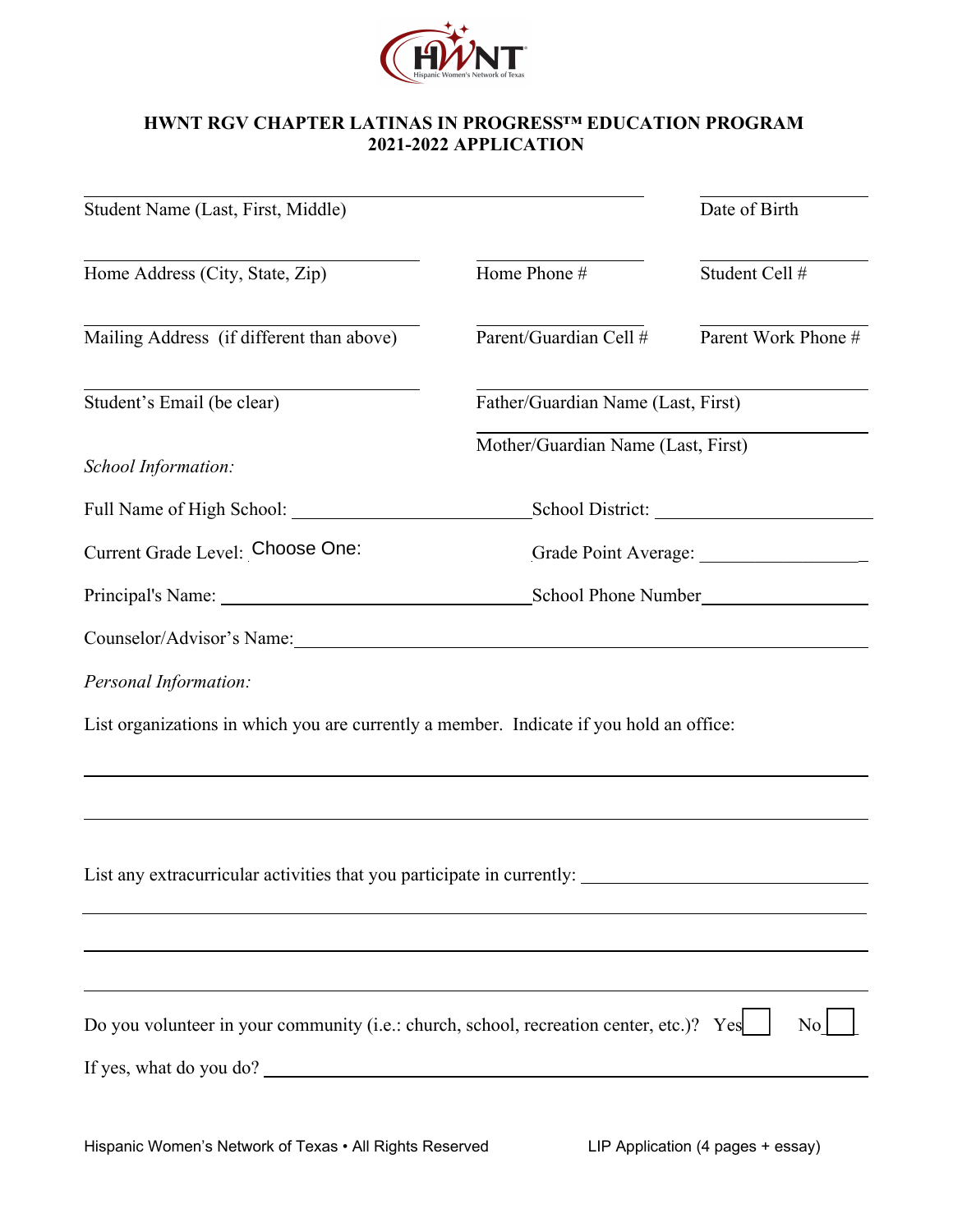| Do you currently work, if so how many hours? Choose One:                                            |  |  |
|-----------------------------------------------------------------------------------------------------|--|--|
| List your top 3 colleges/universities that you are planning on applying to: _______________________ |  |  |
|                                                                                                     |  |  |
|                                                                                                     |  |  |
|                                                                                                     |  |  |
| Indicate your parent's highest level of education:                                                  |  |  |
| Mother<br>Father <b>Example 2</b> Father <b>Example 2</b> Father <b>EXAMPLE 2</b> FACTOR            |  |  |
| You currently live with Both Parents<br>Other<br>Father<br>Mother                                   |  |  |
| How many children under the age of 18 live in your home? Choose One:                                |  |  |
| Are you the first child in your family to graduate from High School? $ $   Yes<br>No                |  |  |
| No<br>Yes<br>Do you have any children?                                                              |  |  |
| Indicate who referred you to the LIP Education Series (include name in blank):                      |  |  |
|                                                                                                     |  |  |
|                                                                                                     |  |  |
|                                                                                                     |  |  |
|                                                                                                     |  |  |

## **ESSAY\*\***

In a separate document (please use Google Docs), provide the selection committee with an explanation of why you wish to participate in the Latinas In Progress Education Series and a description of your ability to complete the program. Any written submissions cannot exceed 1 page.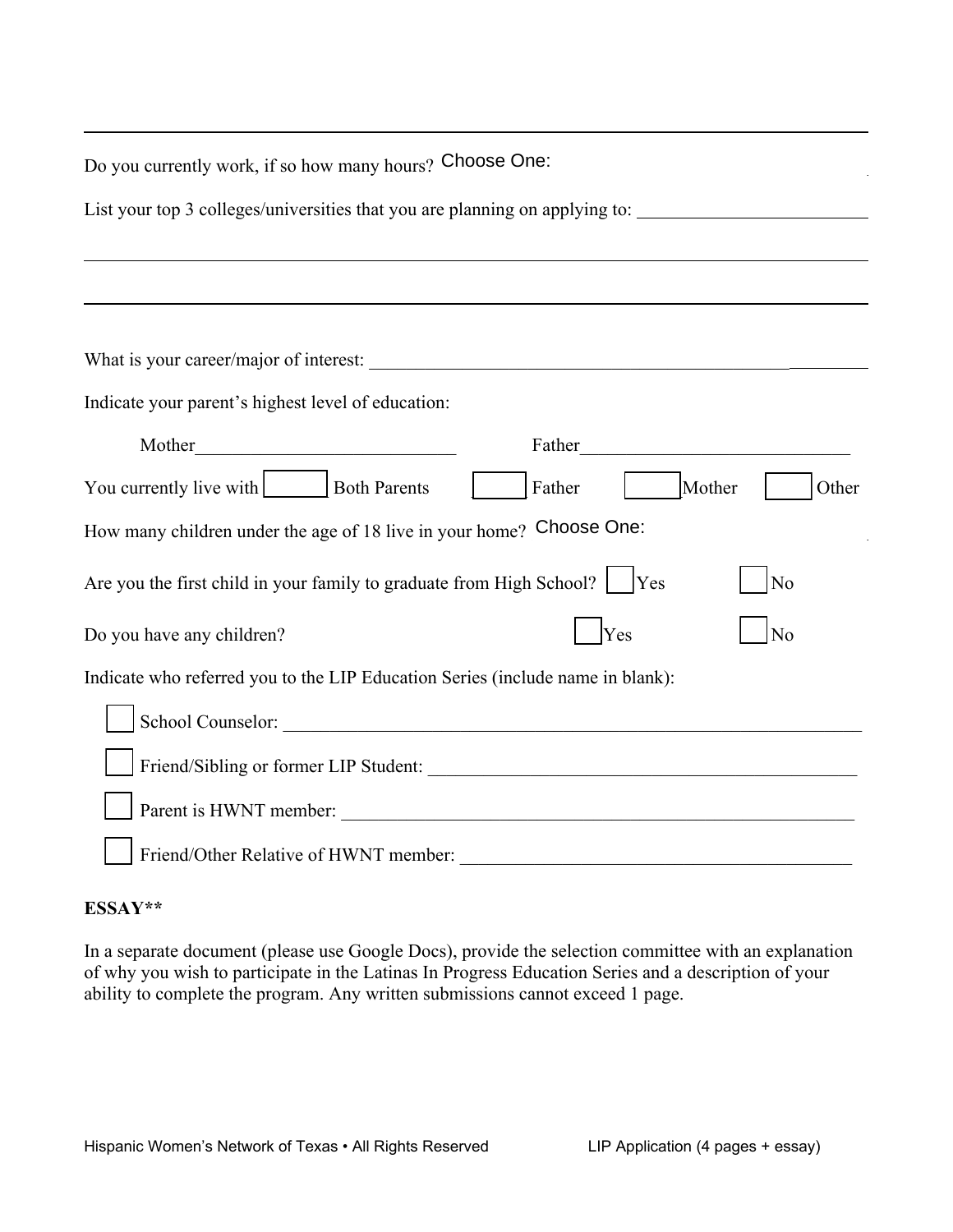## **LATINAS IN PROGRESS™ EDUCATION PROGRAM CONSENT**

I certify that I am the Parent or Legal Guardian of, the student named in this application and give

permission and consent for my daughter to participate in the *Latinas in Progress*™ (LIP) Education Series. I understand that the LIP Education Series is conducted by the Hispanic Woman's Network of Texas (HWNT), a non-profit organization, and that HWNT members and volunteers from the local community and postsecondary institutions (Community Partners) will present materials, provide information and may arrange transportation. I agree and do hereby waive and release all claims against HWNT, its members, volunteers and persons engaged in the LIP Education Series and agree to hold these individuals harmless from any and all liability relating to my daughter for any harm, illness, injury (including death) that may be suffered by my daughter or any property loss or damage that may occur.

My daughter has my permission to be photographed or recorded by HWNT Staff, Community Partner staff, and/or news media (television, newspaper, radio, magazines, Internet) in relation with the LIP Education Series for the advertising and promotion of HWNT and the LIP Education Series without further notice to me. I understand and agree that I will not receive any payment for my time or expenses or any royalty for the publication of the photograph(s,) or digital recording(s), and I hereby release HWNT and/or any parties designated by HWNT, from the payment of any such claims. I understand that photographs and/or videos may be downloaded, used, reproduced, and/or altered without consent by unknown users of the HWNT website, and that this is beyond HWNT's control.

| unknown users of the HWNT website, and that this is beyond HWNT's control. | H W N L and/of any parties designated by H W N L, Hom the payment of any such claims. I understand that<br>photographs and/or videos may be downloaded, used, reproduced, and/or altered without consent by                                                                                                            |  |
|----------------------------------------------------------------------------|------------------------------------------------------------------------------------------------------------------------------------------------------------------------------------------------------------------------------------------------------------------------------------------------------------------------|--|
| arise as a result of her participation in the LIP Education Series.        | I also agree to hold HWNT, its officers, members and volunteers harmless from any demand, claim or<br>cause of action directly or indirectly related to the transporting, photographing, videotaping or audio<br>taping of my daughter for the purpose stated above and to waive all monetary or other claims that may |  |
| Printed Name of Student                                                    | Printed Name of Parent or Guardian                                                                                                                                                                                                                                                                                     |  |
| <b>Student Signature</b><br>Date                                           | Parent or Guardian Signature<br>Date                                                                                                                                                                                                                                                                                   |  |
| <b>Student Street Address</b>                                              | Parent's or Guardian's Cell Phone Number                                                                                                                                                                                                                                                                               |  |
| Student City and Zip Code                                                  | Home Phone Number                                                                                                                                                                                                                                                                                                      |  |
| 2 <sup>nd</sup> Emergency Contact Name                                     | 2 <sup>nd</sup> Emergency Contact Phone Number                                                                                                                                                                                                                                                                         |  |